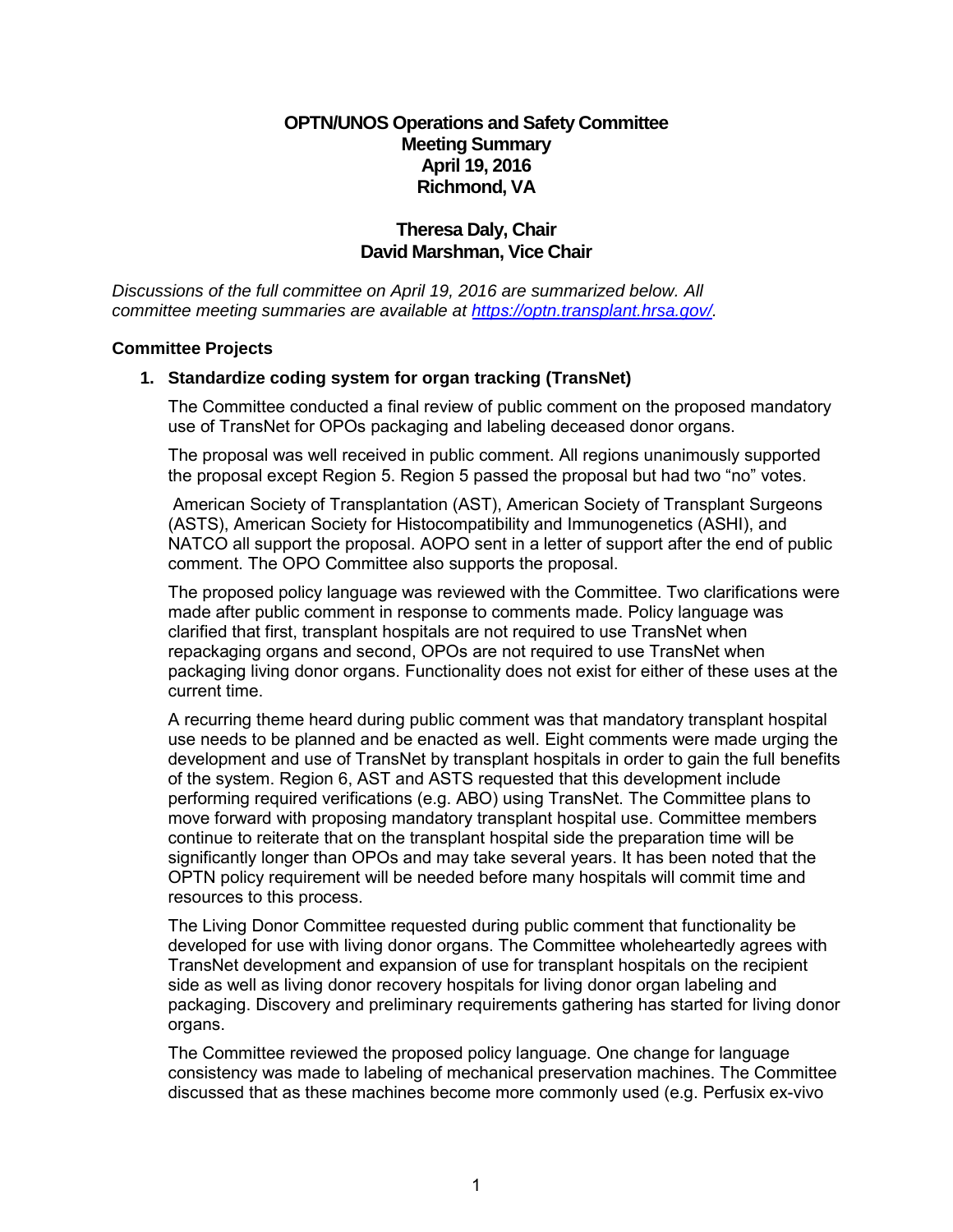lung and TransMedics organ care system) that further questions may need to be addressed but that the scope is bigger than the OSC alone. The Committee voted unanimously (16-0) to send the proposed language for mandatory OPO TransNet use on packaging and labeling deceased donor organs for consideration by the OPTN/UNOS Board of Directors at their June 2016 meeting.

The latest OPO training update was reviewed and 46 OPOs to date either have attended or have signed up for training. A draft TransNet data dashboard using Tableau was presented. The first tab showed OPO usage. The second and third tabs showed possible data presentations incorporating elements such as organ type and ice time. The Committee was asked to think about what types of data would be useful and how they would like it presented. The Committee requested a list of available data fields as well as factors to consider with each to assist in the development of future dashboards.

#### **2. Infectious Disease Verification**

The Committee reviewed the latest draft of the infectious disease verification policy language that would be sent out for public comment in August 14-October 14, 2016.

The Committee reviewed various suggested style edits. They debated placement of the language of the actor that can perform the verification and whether it belonged in the preceding paragraph or in the table. The OSC prefers in the table because users may just cut out and post the table. Another member added that tables should be able to stand alone. The OSC would prefer merging cells; however, this will not meet Section 508 compliance.

The OSC requested that HBV and HCV be added to common acronyms that can be used throughout policy. This will be evaluated by the policy director to assess the impact across the entire body of policy.

The OSC debated about whether to add that the verification prior to organ arrival can occur in the pre-operative area. New Centers for Medicaid and Medicare Services (CMS) interpretive guidelines released several weeks ago require that living donor prerecovery verification must take place in the operating room and specifically prohibits use of the pre-operative area for this process. While these two verifications are not the same, the OSC does not want to confuse the community. One member noted that we should not be consistent with CMS if it does not make sense. It was shared that the AST the CMS director, Thomas Hamilton a letter that protest the IGs as making rules that are inconsistent with the final rule and outside of the scope of the proper process (public comment).

Ultimately, the OSC decided to make this a specific public comment question for feedback and not include the option of the pre-operative area in the language going out for public comment since it could be added post-public comment. They will make sure that the public comment document contains detailed background information to assist with the discussion during public comment.

The Committee discussed the need to use TransNet to the fullest capability to help conduct this verification. The organ tracking system (TransNet) was added as an acceptable source where possible. The Committee decided ultimately that it could not be a source for recipient information for the OPO verification because the donor ID band may be printed before an intended recipient is identified. It was noted that the match run is being modified and will reflect the recipient ABO as well as compatibility status so that acceptable source will become more user-friendly for this purpose.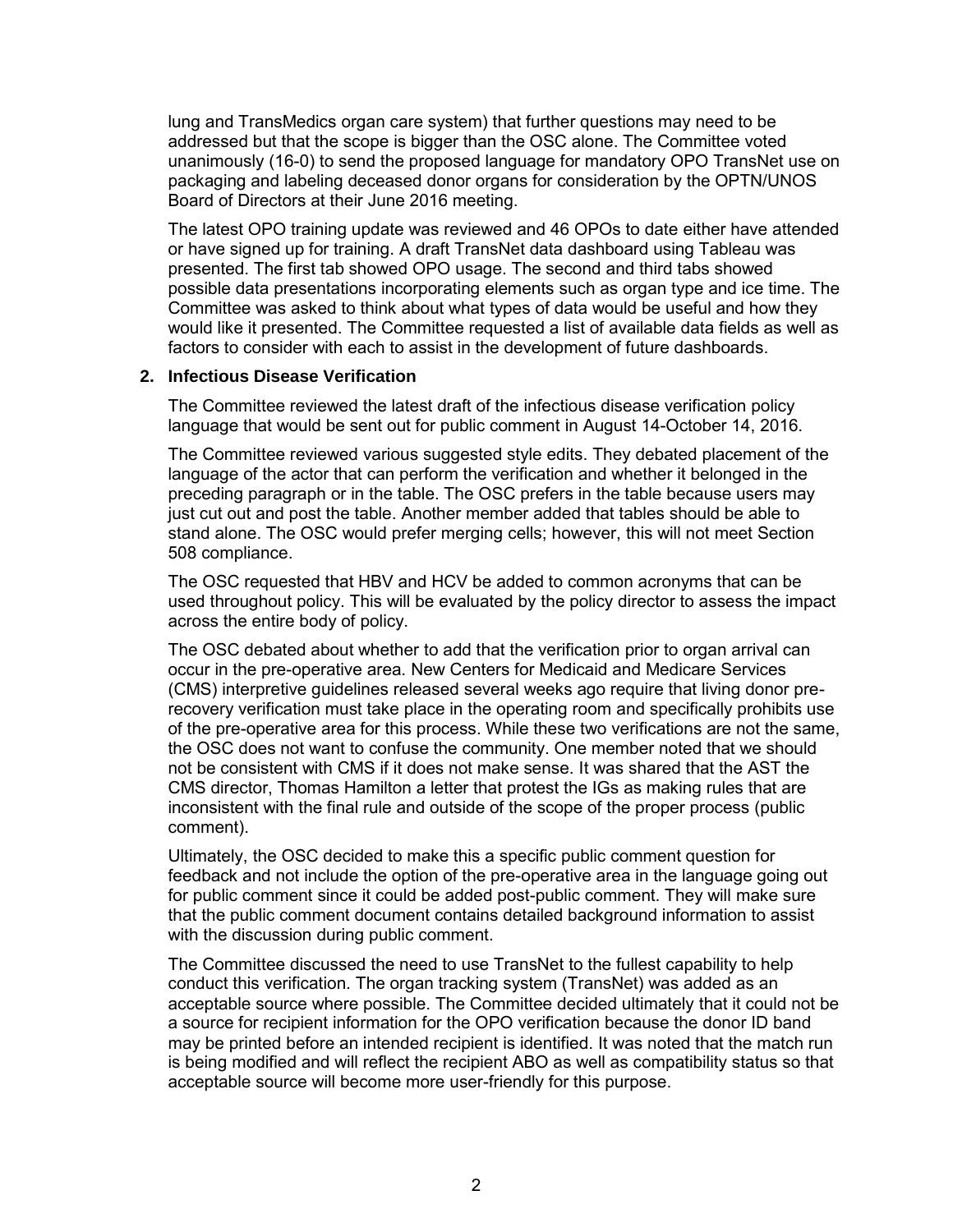It was noted that knowing the intended recipient is important for extra-renal recipients because of cold ischemic time considerations. Data show that organs are more likely to go unused when the recipient is not known (except for kidneys).

The Committee voted (15-1) to send the proposal out for public comment.

#### **Committee Projects Pending Implementation**

#### **3. Clarify requirements for blood type verification**

The Committee received an update on ABO implementation efforts. The contents of the ABO toolbox were reviewed. The ABO transplant hospital recipient OR verification video developed by Instructional Innovations in consultation with the ABO Implementation Work Group and Patient Safety Advisory Group was viewed. The video will be released on May 4, 2016. The following day a Town Hall webinar will be held to answer remaining questions from previous webinars.

Committee members received a demonstration of the IT programming being performed for the project. They were able to see a demonstration of the second user verification for subtype. Committee members discussed struggles with trying to find all required data elements for ABO verification particularly when surgery will start prior to organ arrival. Through the discussion it was noted that most exist in the system but may not be easily accessible or in one view. Differences between OPO and transplant views from the match were discussed. The IT team will explore options to assist with bringing all data elements into a more user-friendly view that will assist with performing verifications.

## **4. Definition of a Transplant Hospital**

Jeff Orlowski, the Membership and Professional Standards Committee (MPSC) Vice-Chair presented the most recent working definition of a transplant hospital. A previous version had gone out for public comment in August 2014.

One member asked about the rationale behind the geographic criteria and commented that with redistricting it may be advantageous to have two programs combined even though they may be further apart than the proposed criteria. It was shared that the MPSC discussed this at length. It was noted that the rationale behind this was to have a tight geographic limitation for the primary physician to cover so that adequate time can be spent at the program. It was noted that most programs will not be changed if the proposed definition passes and there will be an option to apply to the MPSC with special circumstances. It was reiterated that the definition allows exceptions for pediatric and adult programs on the same campus as well as VA and other adult and/or pediatric programs on the same campus. The OPTN definition and the CMS definition may or may not be the same depending on how the program applies to the OPTN.

## **5. Patient Safety Situation Data and Future Data Validation and Analysis Plan**

Committee members reviewed the most recent patient safety situation data through December 2015. During 2015, the OPTN received 237 voluntary patient safety situation reports. About 60% (n =147) are reported electronically through the Improving Patient Safety Portal and the remainder come through other channels such as calls or emails. Since enhancements to the reporting system were made in 2014 where members self categorize events, the percent classified as other has risen to the most frequent highlevel category. In 2015, "other" types of events represented 14% of all reports. The next most common types of events reported involved communication (13%) and/or data entry (13%). The most frequent subtype of communication events reported are delayed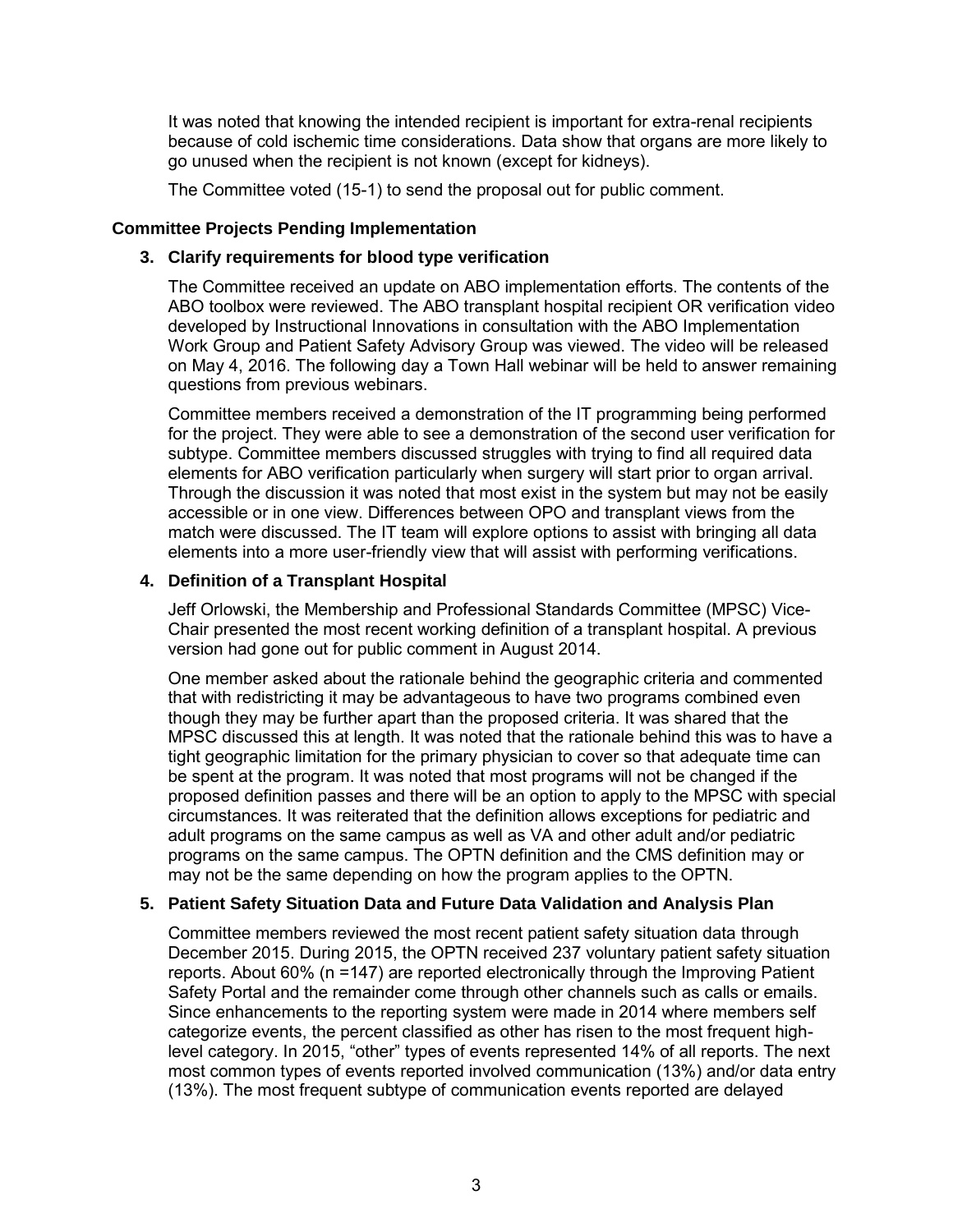communications. Waitlist data entry issues are the most frequently reported in that category.

The Member Quality (MQ) Director and Patient Safety Incident Handling Team (PSIHT) representatives discussed how they are moving forward to help OSC reach data that are more actionable. It was acknowledged that the OSC does need deeper and validated data to gain insight to understand root causes and underlying contributory factors for safety situations. It was also shared that they are hampered in the ability to identify safety gaps. It was shared how they are working on definitions and a future common taxonomy and common cause analysis. MQ reiterated that they are committed to developing a system to share more actionable data with the OSC to help do work that is more meaningful.

They discussed efforts to implement validation of existing patient safety data reports. Research support has developed a new database using Research Electronic Data Capture (REDCap). The PSIHT will be performing a post-investigation validation on categorization of all reports received from both the safety portal and those that come in via other channels. This will help ensure that categorization accurately and fully represents the situation reported. These will be recorded within the new transitional database. The validated data will be analyzed for trends and PSIHT will provide recommendations for prioritization based on their reviews and validation of the data at the next in-person meeting in the fall of 2016.

In addition, discussions are underway to work possibly with Healthcare Performance Improvement (HPI), a company that has worked with hundreds of health systems and hospitals across the nation to develop a common taxonomy for categorization of safety events as well as causal analysis and level of harm. The goals would be to train staff in causal analysis as well as assess how the OPTN data could fit within and start using the HPI taxonomy to allow for more robust and comparable data analysis.

The goal of high reliability was shared. Two members discussed their experiences and talked about how it involves a corporate culture change. One question was also asked about the possibilities of ever sharing high harm event lessons. It was acknowledged that there are legal issues, which make it difficult to share the events that are significant but would jeopardize confidentiality. Staff will continue the discussions about sensitivity in areas of potential imminent threats and how to handle any potential sharing of actionable information.

## **6. Patient Safety Advisory Group**

The work of this group was discussed as two patient safety videos have been developed and released. A third one is scheduled for release on May  $4<sup>th</sup>$ . It is designed to be used as a teaching tool for ABO verification in the recipient OR. The group is starting to work on ideas for the  $4<sup>th</sup>$  video. The MPSC has shared referrals with OSC based on topics they have observed that need addressing. All members were encouraged to participate.

#### **7. Transportation Issue**

Prior to arrival of the scheduled speaker, one OSC member provided his perspective of being involved with transportation issues after the fatal Michigan air crash. This work was done 10 years ago. A group led by Jim Cutler looked at whole transport issue. Experts from aviation and Emergency Management Services (EMS) were involved. This group asked if air travel was needed as often as it is used. Questions arose about what are the safety parameters that vendors have or should have as well as insurance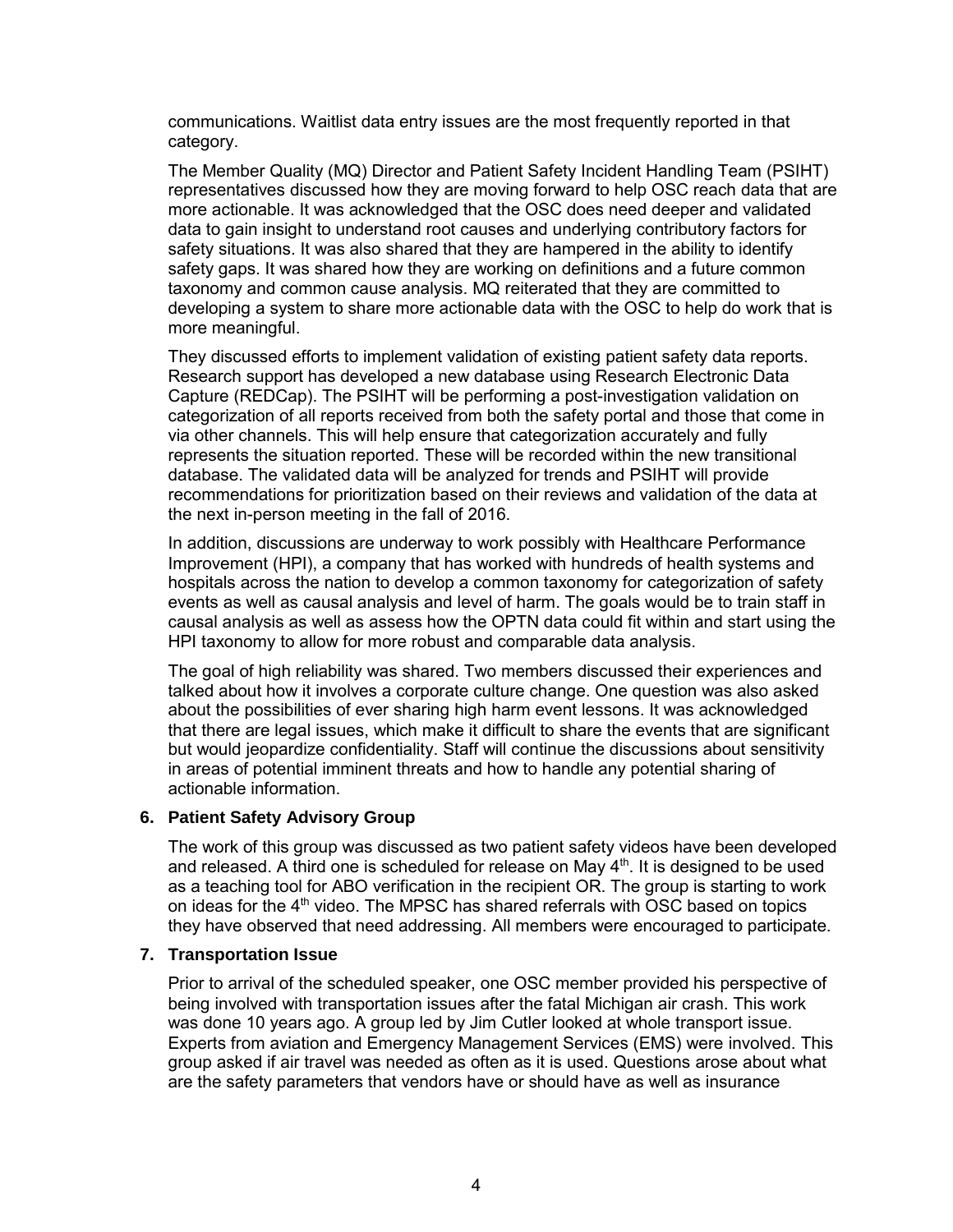considerations. It was noted that in many instances it was found that third party brokers were often performing these functions and without any safety standards.

This led to changes within the member's OPO to start reviewing ARGUS ratings. The risks versus benefits of using helicopters was reviewed and the need to keep missions separate between those in the cockpit versus those of the transplant team were noted. The previous work has found that ground transportation has been identified as the weak link.

Dr. Marlon Levy from the Virginia Commonwealth University (VCU) transplant program arrived and presented his recent transportation experience and concerns to the Operations and Safety Committee for consideration.

During a recovery trip on New Year's Eve 2015, the transplant team from VCU was involved in a significant automobile accident post-recovery on the way back to the airport. The accident did cause physical injuries to the attending surgeon, Dr. Levy. The host OPO had arranged the transportation. The accident highlighted the issue that OPOs may not have safety protocols when selecting and using ground transportation services.

Through this experience the lack of policies and regulations addressing these issues were discovered. CMS has no policies on this matter and the OPTN policy requirement is that the host OPO is responsible for determining that non-local procurement teams have transportation to and from the local airport.

There are numerous modes and set ups among various transplant organizations these include private vehicles driven by team member, ambulance/EMS, donor-hospital van/vehicle, contracted transportation company, OPO-operated vehicle, transplantcenter operated vehicle, police/law enforcement, and taxi. There is no ongoing comprehensive data or publications on ground team fatalities/serious injuries.

In 2009, the National Transportation Safety Board released 21 recommendations for HEMS. Some of the data shared by Dr. Levy noted that EMTs working in ambulances have a four times higher work place mortality than the average worker. Most serious and fatal injuries occur in the rear of EMS vehicles to non or improperly restrained passengers. Various studies have shown that over 80% of fatalities are to rear unrestrained passengers. AOPO and transplant administrator surveys have reported significantly more accidents involving ground versus air transportation.

There are though no federal regulations that would cover all types of transportation modes used to transport organs. There are many questions to consider that OSC members noted many organizations might not be considering. These include questions such as if there is a contractual arrangement with transportation companies, is it written into the contract that drivers must be trained and vehicles properly equipped or what are the legal and moral obligations of deferring to the operators instead of ensuring it contractually?

There are many other considerations including accreditation, organization policy standards, licensing, maintenance, after manufacture safety, insurance, driver impairment, background checks, mechanic certifications, fatigue policies, and incident management to name some of the considerations. It was noted that the OPO should not be considered the Operator of the Ambulance for any purpose.

One of the challenges noted was variation in state laws and regulations. Another member stated that this was needed as no one advocates for fellows and trainees. The